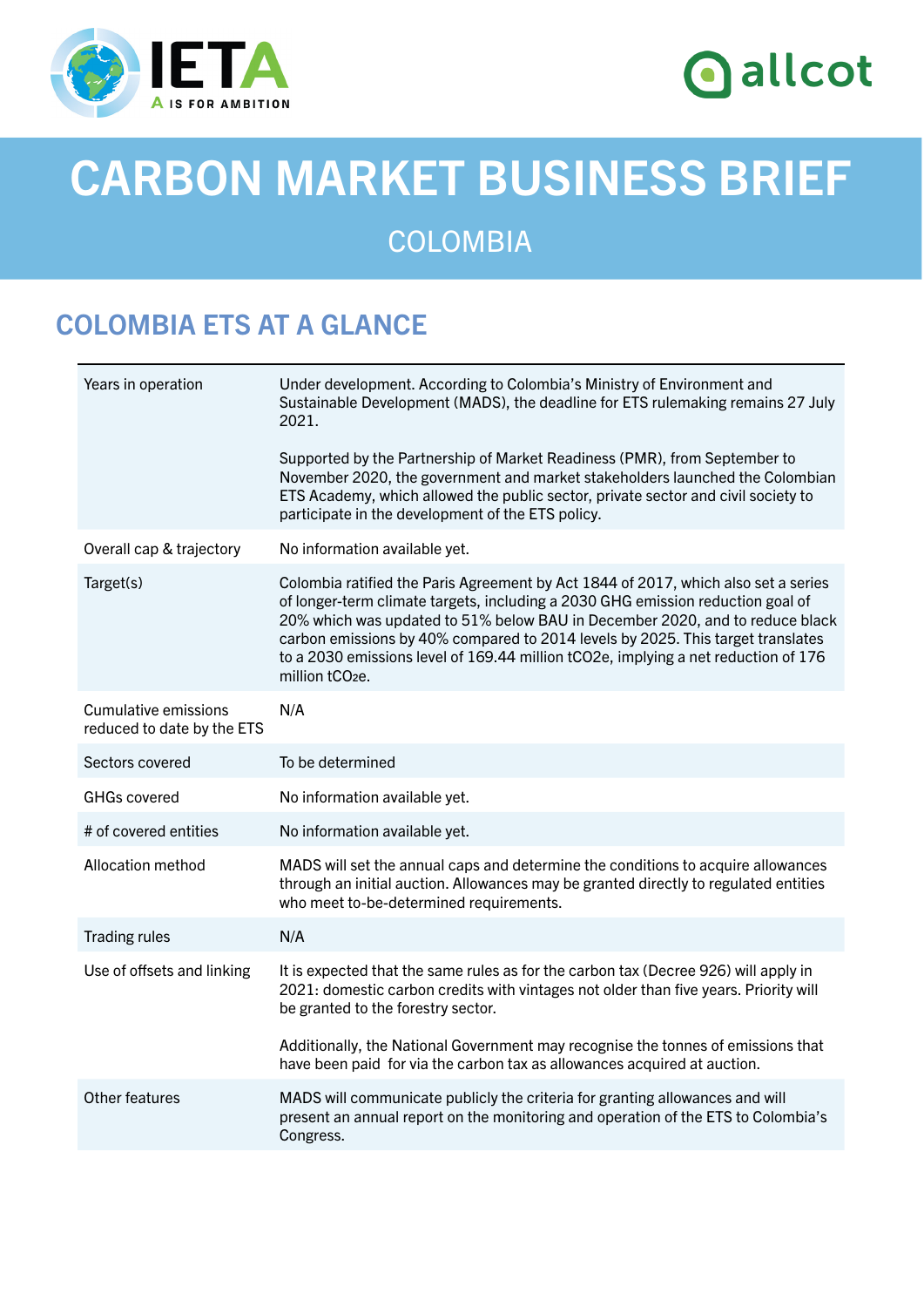Penalties for non-compliance MADS will sanction regulated entities with fines for non-compliance with obligations.

Use of revenues MADS will create a separate account in the National Environmental Fund (FONAM) for the revenues obtained by the ETS. These revenues will be used for GHG mitigation and climate change adaptation initiatives. As of 2021, there is no set date for this to be implemented.

#### MAJOR DEVELOPMENTS



Colombia's national carbon tax was introduced in 2016. The following year, Decree 926 created the offset mechanism as an alternative compliance option, which increased demand for Colombian carbon credits and Colombian emission reduction projects.

The national carbon tax covers approximately 27% of Colombia's emissions and the 2021 price is 17,660 Colombian pesos per tonne CO2e (US\$4.93 aprox).

In 2018, Colombia passed Law 1931 – Strategies and Guidelines for the Management of Climate Change –which established the framework for a national ETS. In the same year, MADS passed Resolution 1447, which created and regulates RENARE – Colombia's national registry for GHG mitigation activities which is currently operational. This MRV system represents a key transparency mechanism to measure progress towards Colombia's ambitious NDC.

In March 2020, MADS passed Decree 446 to resolve a legal issue that only allowed one national auditor to verify and certify emission reductions eligible for compliance. In September 2020, MADS issued a resolution to address the short term problem of GHG initiatives from more than five years ago that have not been able to be validated or verified. MADS intends to further modify some of the rules around its offset mechanism and registry.

With stakeholders, MADS implemented the creation roundtables to boost the carbon market in Colombia and established four short-term strategic lines: (i) Improve the regulatory framework; (ii) Capacity building; (iii) Organise the operation of the market; (iv) Strengthen the existing institutional framework.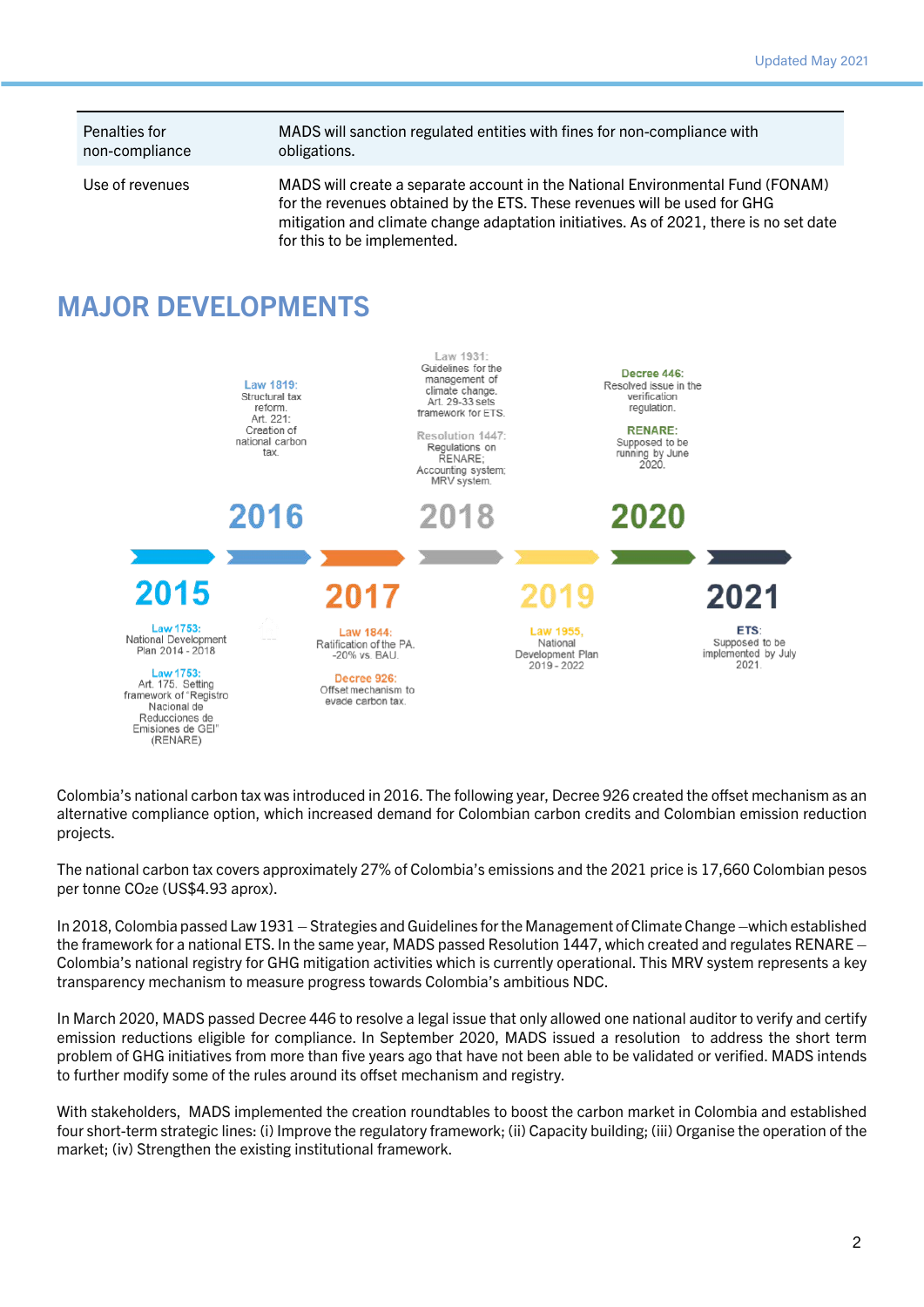#### MARKET COMMENTARY

By 2020, the carbon tax and the offset mechanism had led to 42.8 million tCO2e of offsets cancelled, COL\$1.42 billion Colombian collected, 108 mitigation initiatives and 3,523 offsets. More than 90% of the offsets come from forestry projects.

Due to the effects of COVID-19, carbon tax collection decreased close to 56% in 2020, compared with 2019.

The market price of national carbon credits has been fluctuating somewhere between 80% and 95% of the tax price, around US\$4.

Most likely, there will be a significant decrease in compliance credit demand for part of 2021 due to ongoing COVID-19 impacts; however, a delta between offer and demand is still expected.

#### USEFUL LINKS

[Law 175 of 2015](https://www.mintic.gov.co/portal/604/articles-15015_documento.pdf)

[Law 1819 of 2016](http://es.presidencia.gov.co/normativa/normativa/LEY 1819 DEL 29 DE DICIEMBRE DE 2016.pdf)

[Law 1844 of 2017](https://dapre.presidencia.gov.co/normativa/normativa/LEY 1844 DEL 14 DE JULIO DE 2017.pdf)

[Decree 926 of 2017](http://es.presidencia.gov.co/normativa/normativa/DECRETO 926 DEL 01 DE JUNIO DE 2017.pdf)

[Law 1955 of 2019](https://www.minsalud.gov.co/Normatividad_Nuevo/Ley 1955 de 2019.pdf)

#### REFERENCES

[ICAP News: Colombia approves climate law](https://icapcarbonaction.com/en/news-archive/561-colombia-approves-climate-law-with-provisions-for-a-national-program-of-greenhouse-gas-tradable-emission-quotas)

[ICAP: ETS Detailed Information – Colombia](https://icapcarbonaction.com/en/?option=com_etsmap&task=export&format=pdf&layout=list&systems%5b%5d=92)

[ICAP ETS Map](https://icapcarbonaction.com/en/ets-map)

[Presentation of Francisco Charry, Director of Climate Change \(MADS\) at the 1st ASOCARBONO congress in November](https://asocarbono.org/wp-content/uploads/2019/12/5-Francisco-Charry-Ministerio-de-Ambiente-y-Desarrollo-Sostenible.pdf)  [2019](https://asocarbono.org/wp-content/uploads/2019/12/5-Francisco-Charry-Ministerio-de-Ambiente-y-Desarrollo-Sostenible.pdf)

[Law 1931 of 2018](https://dapre.presidencia.gov.co/normativa/normativa/LEY 1931 DEL 27 DE JULIO DE 2018.pdf)

[Decree 446 of 2020](https://dapre.presidencia.gov.co/normativa/normativa/DECRETO 446 DEL 21 DE MARZO DE 2020.pdf)

[Resolution 831 of 2020](https://www.minambiente.gov.co/images/Res_0831_de_2020_-_MODIFICA_RESOLUCION_1447.pdf)

[Resolution 1447 of 2018](https://www.minambiente.gov.co/images/normativa/app/resoluciones/98-RES 1447 DE 2018.pdf)

#### AUTHORS

Katie Sullivan Managing Director, IETA [sullivan@ieta.org](mailto:sullivan%40ieta.org?subject=)

Carlos Cordova LAC & NCS Market Development Advisor, IETA [cordova@ieta.org](mailto:cordova%40ieta.org?subject=)